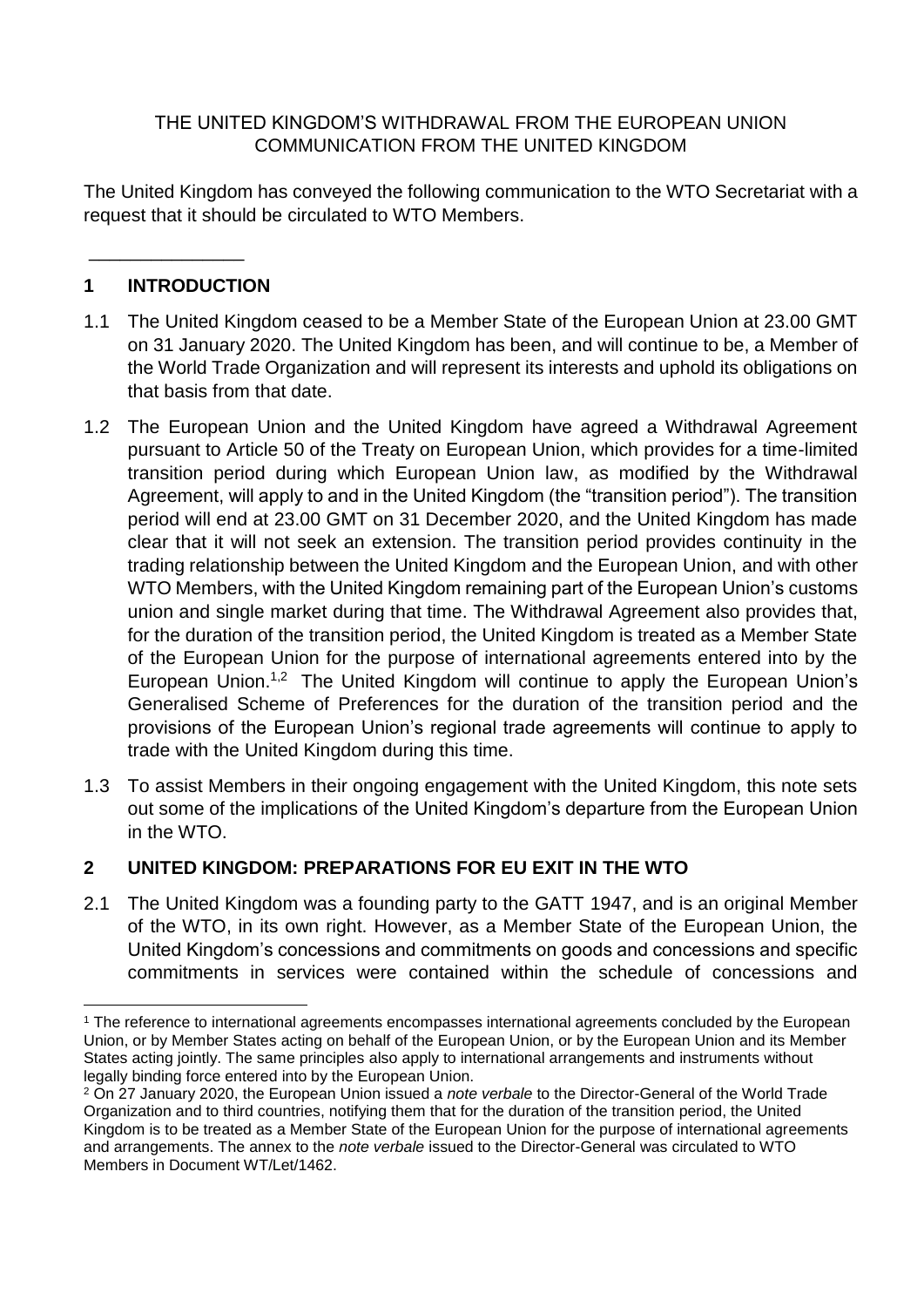commitments for goods and schedule of concessions and specific commitments in services of the European Union.

- 2.2 On 24 July 2018 the United Kingdom's draft schedule of concessions and commitments for goods, draft Schedule XIX – United Kingdom, was circulated for certification in document G/MA/TAR/RS/570 under the Procedures for Modification and Rectification of Schedules of Tariff Concessions.<sup>3</sup> The United Kingdom is continuing productive discussions with certain Members about aspects of that schedule. As part of that process, the United Kingdom has initiated a process under Article XXVIII GATT with respect to tariff rate quotas and the United Kingdom is currently taking forward negotiations and consultations with relevant Members.
- 2.3 On 3 December 2018 the United Kingdom's schedule of concessions and specific commitments in services and the United Kingdom's list of Article II GATS (MFN) exemptions was circulated for certification in document S/C/W/380 and S/C/W/381 under the relevant procedures.<sup>4</sup> The period for objections to the certification of that schedule and list of Article II GATS (MFN) exemptions expired on 17 January 2019. The United Kingdom continues to consult with one Member under these procedures.
- 2.4 During the transition period, the United Kingdom will continue to be covered by the schedule of concessions and commitments on goods and the schedule of concessions and specific commitments in services of the European Union. The United Kingdom's Article II GATS exemptions will continue to be listed in the Article II (MFN) exemptions of the European Communities and their Member States (GATS/EL/31).
- 2.5 There are also a small number of other agreements, negotiated since the Marrakesh Agreement establishing the World Trade Organization, in which the United Kingdom has participated as a Member State of the European Union, but to which the United Kingdom was not party in its own right. These are: the Government Procurement Agreement (the 'GPA'), the Protocol Amending the Marrakesh Agreement (the 'Trade Facilitation Agreement'), the Protocol Amending the TRIPS Agreement (the 'TRIPS Amendment'), the 2015 Protocol to the Agreement on Trade in Civil Aircraft, the Ministerial Declaration on Trade in Information Technology Products ('ITA I') and the Ministerial Declaration on the Expansion of Trade in Information Technology Products ('ITA II'). For the duration of the transition period, the United Kingdom is treated as a Member State of the European Union for the purpose of these agreements and arrangements. Upon the expiry of the transition period, the United Kingdom will confirm its continued acceptance of these agreements and arrangements.
- 2.6 Regarding the GPA specifically, the Committee on Government Procurement agreed, by means of a Decision adopted on 27 February 2019<sup>5</sup>, as reaffirmed by the Decision

<sup>1</sup> <sup>3</sup> Decision of 26 March 1980, Document L/4926.

<sup>4</sup> The United Kingdom's schedules of concessions and specific commitments in services were circulated for certification pursuant to the Procedures for the Certification of Rectifications or Improvements to Schedules of Specific Commitments adopted by the Council for Trade in Services on 14 April 2000, Document S/L/84. The United Kingdom's list of Article II GATS (MFN) exemptions were circulated for certification pursuant to the Procedures for the Certification of Terminations, Reductions and Rectifications of Article II (MFN) exemptions adopted by the Council for Trade in Services on 5 June 2002, Document S/L/106.

<sup>5</sup> Decision of the Committee on Government Procurement dated 27 February 2019, Document GPA/CD/2.